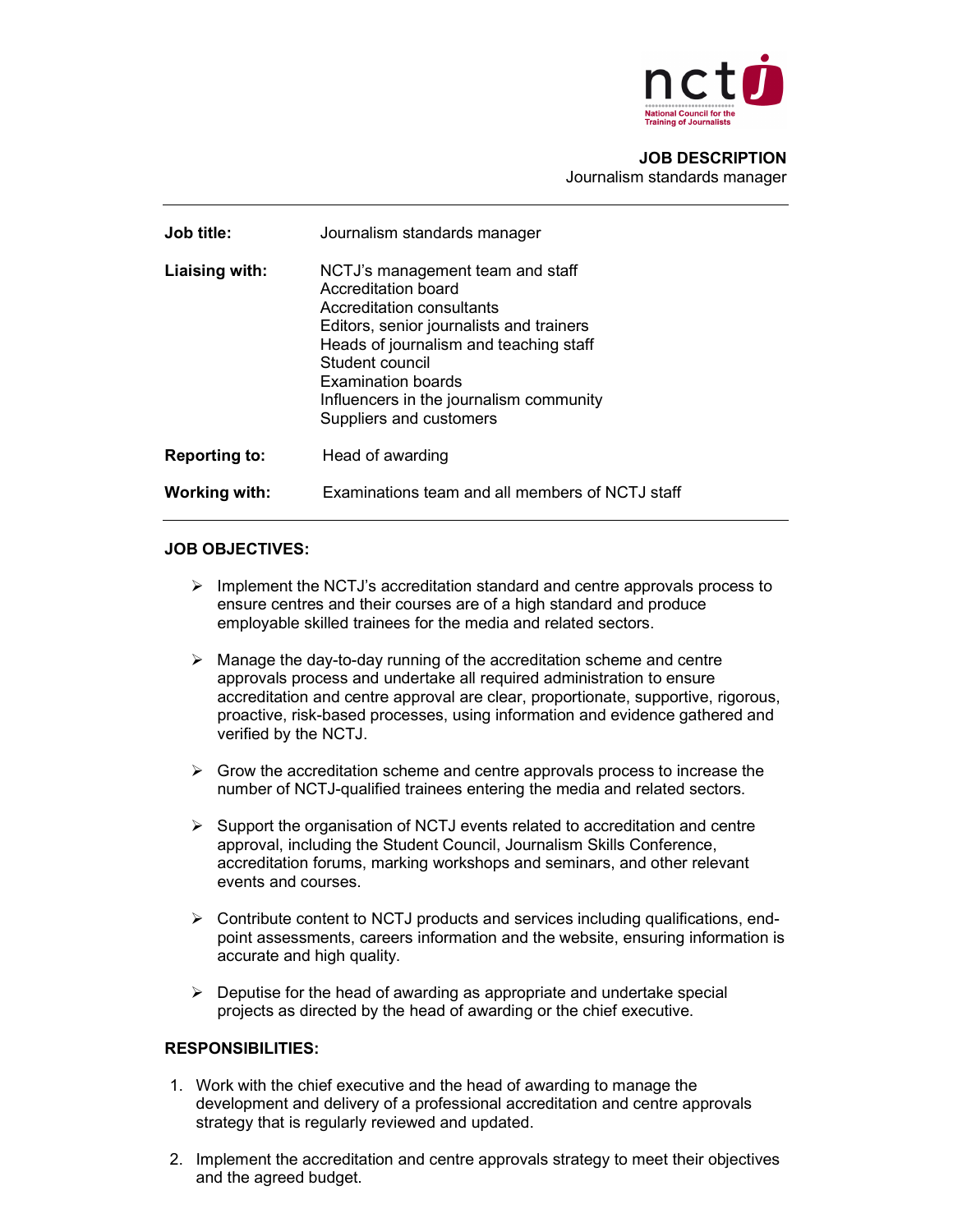

- 3. Ensure all aspects of the accreditation scheme and centre approvals process run smoothly to deadlines, in particular:
	- Appoint, brief and thank industry panel members
	- Complete desk research and review accreditation/centre approval documentation in advance of visits
	- Write, edit and sign-off accreditation and centre approval reports
	- Communicate with centres about progress with conditions, recommendations and action plans
	- Monitor the on-going performance of centres against the accreditation standard and centre approval conditions
	- Co-ordinate applications from centres to deliver new courses, new qualifications or to modify existing courses
	- Manage the accreditation budget with assistance from the head of finance
	- Ensure all centres sign an accreditation/centre agreement and pay their annual membership fees
	- Ensure centres report 'significant events' and record them on the risk log and bring them to the attention of the head of awarding
	- Manage the annual self-assessment process for accredited courses and ensure centres complete their annual reviews and returns before September each year
	- Co-ordinate the industry advisors assigned to accredited courses, ensuring meetings take place annually and are recorded as required
- 4. Undertake the efficient management and administration of the accreditation scheme and centre approvals process, including:
	- Organising visits and meetings
	- Circulating materials
	- Logging conditions of accreditation/centre approval and other related issues on the centre risk log
	- Distributing accreditation certificates
	- Invoicing centres and arranging payment of expense claims
	- Sending formal correspondence to centres to confirm accreditation or centre approval status, conditions and recommendations, certificates and reports
	- Organising annual centre membership payments
	- Confirming dates and arrangements for accreditation board meetings
	- Banking centres' documentation including all relevant policies and procedures
	- Monitoring and dealing with complaints and feedback from students and centre staff
	- Carrying out appropriate analysis of centre results tables and identifying course award winners
- 5. Work with the head of awarding to grow the accreditation scheme and centre approvals process to increase the number of NCTJ-qualified trainees entering the media and related sectors. Develop partnerships with new centres and training providers to deliver NCTJ qualifications and end-point assessments.
- 6. Liaise with the head of marketing and communications and the marketing and communications manager to promote of the accreditation scheme, centre approvals process and accredited courses.